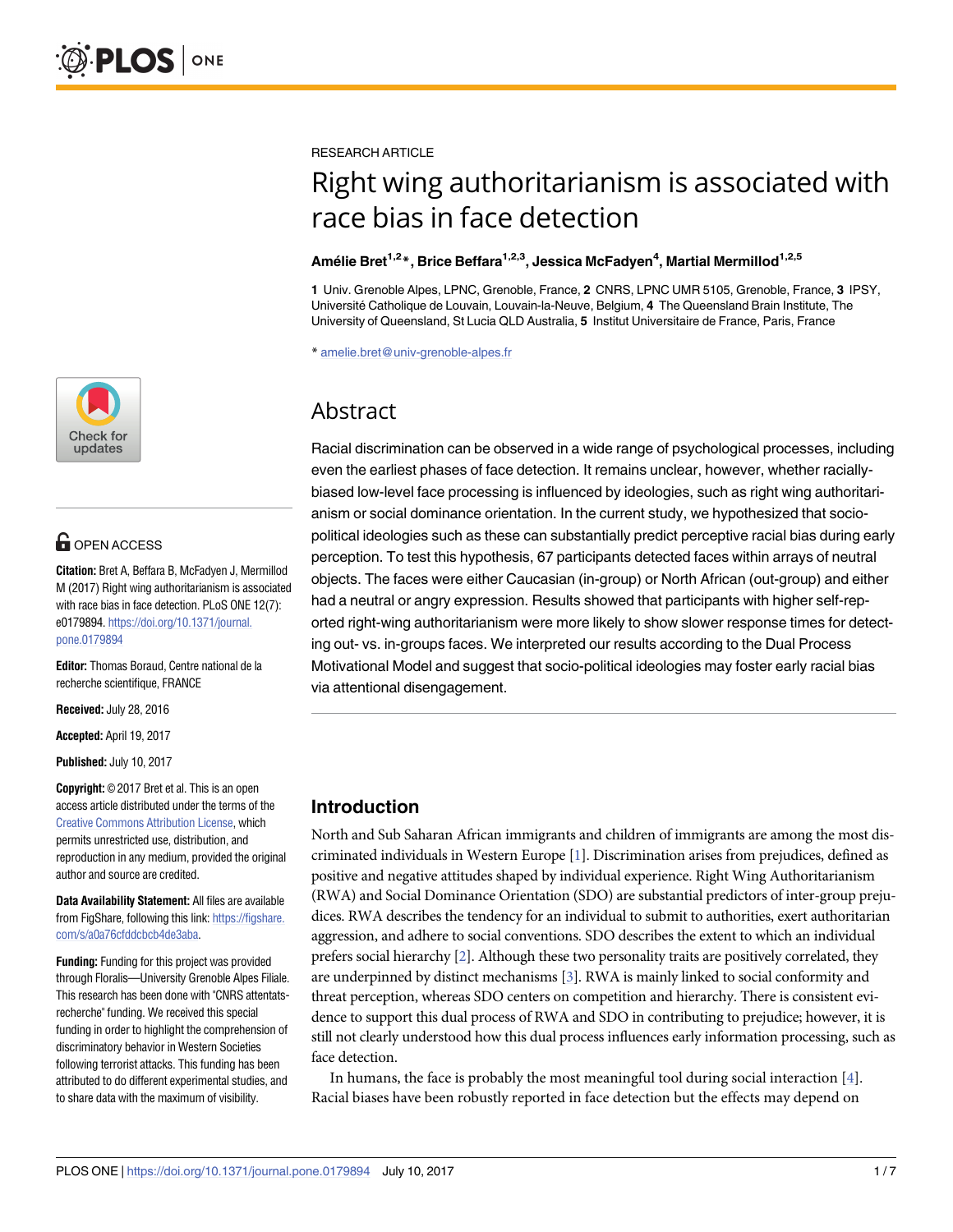<span id="page-1-0"></span>

**Competing interests:** The authors have declared that no competing interests exist.

context, culture and task [\[5](#page-5-0)]. The dependency of racial bias upon these factors is not surprising given that high-level conceptual or social information are known to modulate low-level mechanisms of visual perception [[6,7,8\]](#page-5-0). Affective valence modulates object identification during visual perception [[9](#page-5-0)]but personality traits, ideologies, motivation, and social context also play a large part in face processing and categorization  $[10,11,12,13]$  $[10,11,12,13]$  $[10,11,12,13]$  $[10,11,12,13]$ . It is therefore likely that sociopolitical ideologies explain early differences in the perception of in-group and out-group members. One hypothesis for this is that individuals with greater RWA and SDO scores require more time to detect out-group faces because they grant less attention to other-race individuals [[14](#page-5-0)]. On the other hand, a second hypothesis is that these individuals are quicker to detect out-group faces because they are more threatening for the in-group and should therefore deserve priority in early perception [\[15\]](#page-5-0).

To untangle these two competing hypotheses, we designed a visual search task where participants detected a face, either Caucasian (CA) or North-African (NA) and with either a neutral or angry expression, amongst neutral objects. For a sample of Caucasian participants, longer response times for NA vs. CA would reflect less attentional engagement toward out-group faces (first hypothesis). On the other hand, shorter response times for NA vs. CA would reflect increased attentional capture by out-group faces (second hypothesis). Furthermore, we predicted that perceived threat (manipulated by either a neutral or angry expression) would modulate the response times of high RWA and SDO participants compared to low RWA and SDO participants, possibly more so for out- vs. in-group faces.

## **Method & material**

#### **Participants**

Sixty-seven Caucasian volunteers participants from Grenoble Alpes University (59 females), 18 to 53 years of age (*M* = 20.37, *SD* = 4.49), completed the experiment for course credit. Participants were informed of the experiment procedure and then completed an oral and written consent form before they started the experiment. They were free to leave the experiment at any time without any consequences. A complete debriefing was given at the end of the experiment.

#### **Material**

We used 210 neutral stimuli from the NAPS database for objects [\[16\]](#page-6-0). Face stimuli were selected from the ADFES database [\[17\]](#page-6-0), resulting in ten images selected for each stimulus category (NA neutral, NA angry, CA neutral, CA angry), composed equally of male and female faces. The ethnic identification of these stimuli has previously been validated, such that participants identified the Caucasian individuals as more native European ( $M = 5.19$ ,  $SD = .79$ ) compared to North-African individuals ( $M = 2.62$ ,  $SD = .80$ )[\[17\]](#page-6-0). The stimuli were displayed on a 19" screen at a resolution of 1280 x 1024 pixels. Participants were approximately seated at 70cm from the screen.

We used a Right-Wing Authoritarianism Questionnaire short version of the Altemeyer's 30-item [[18](#page-6-0)]. We administered the 10 items version ( $\alpha$  = .833) from the French translation RWA Scale ( $1 =$  totally disagree to  $7 =$  totally agree) developed by Haddock, Zanna, and Esses [\[19\]](#page-6-0) and Social Dominance Orientation 10 items ( $\alpha$  = .838) from the French translation of the 16-items version  $[20,21]$  $[20,21]$  $[20,21]$  $[20,21]$  $[20,21]$  of the SDO Scale (1 = totally disagree to 7 = totally agree).

**Ethics statement.** All stimuli and questionnaires used in our task have been approved by the ethical committee of the Catholic University of Louvain, Belgium (reference #Projet2015- 38Bis). Ethical approval was not required in France for this study. All participants provided informed written consent.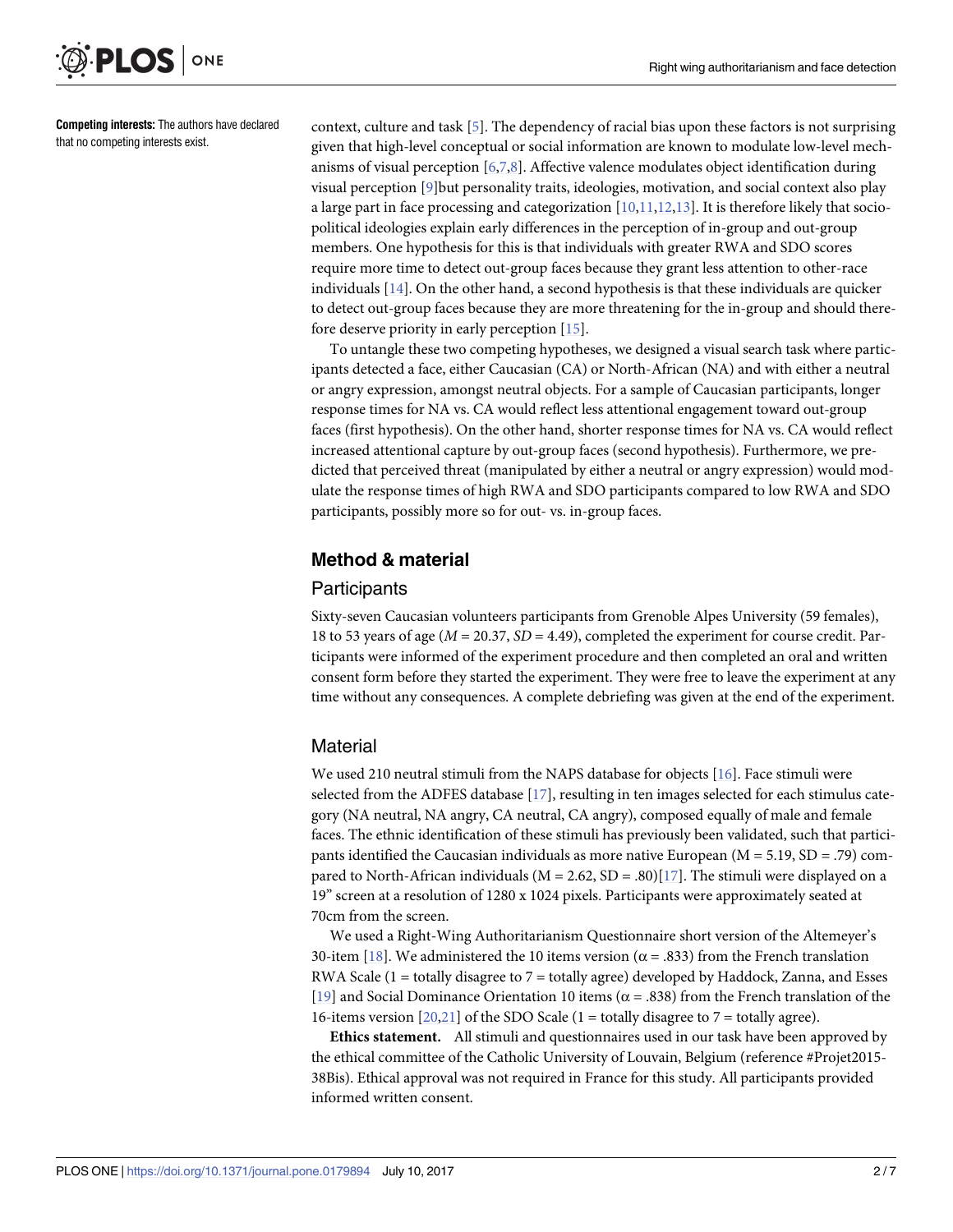## Procedure

Participants were instructed to report as fast and as accurately as possible whether a face was present in an 8 x 8 search array displayed on the computer screen. The face was either angry or neutral and either Caucasian or North African but this information was neither part of the instructions nor explicitly stated to the participants. 160 trials (80 trials with a face and 80 trials without a face) were randomly distributed. A 500ms fixation cross was displayed between each trail. A 30s break was introduced after one half of the trials were presented. The search array remained on screen until the participant's response. After completing the experiment, participants completed the questionnaires measuring RWA and SDO.

#### **Results**

We analyzed data from 62 of the 67 participants (exclusion criteria: 1 for *<* 75% accuracy, 1 Cook's Distance response time outlier, and 3 due to technical issues). Across this sample, no significant differences in response time were found. Scores for RWA and SDO were strongly correlated  $(r(60) = .60, p < .001)$ . To investigate potential predictive effects of socio-political conservatism, we performed two separate linear regressions on the difference in response time between CA and NA: one with RWA as a predictor and one with SDO as a predictor. The dependent variable was the response time difference between CA and NA faces, collapsed across emotional expression.

The RWA regression analysis revealed that RWA explained a significant amount of variance in response time differences between in- and out-group faces ( $F(1,61) = 4.81$ , Beta = 2.29  $p < .05, 95\%$  CI [0.17, 4.24], $R^2 = .07$ ). Critically, participants with higher RWA scores showed slowed response times to detect NA compared to CA faces (Fig 1). We followed this up with



**Fig 1. Response time differences between Caucasian and North African faces (ms).** Density represents the data distribution for each variable (axis) Note,  $N = 62$ .

<https://doi.org/10.1371/journal.pone.0179894.g001>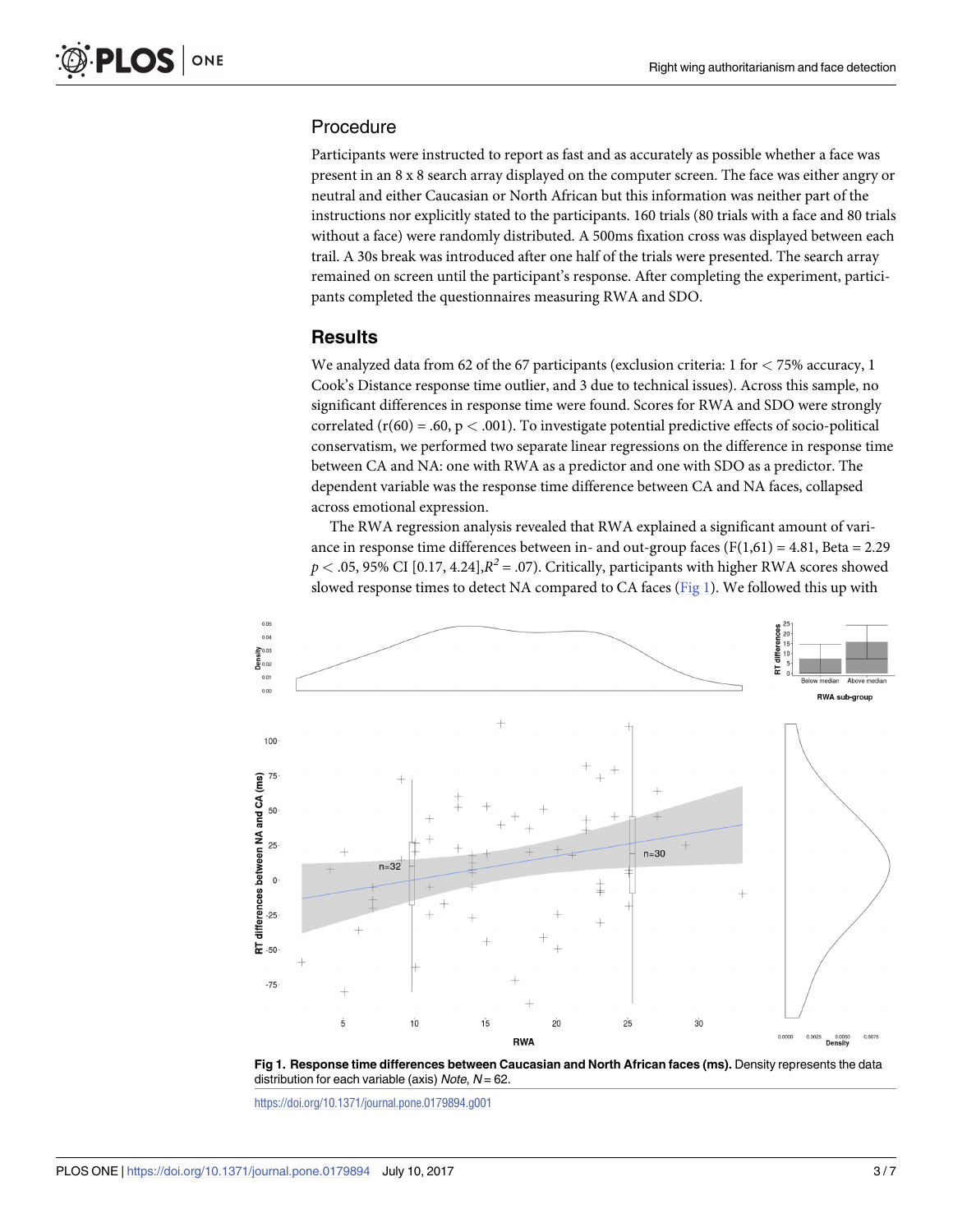<span id="page-3-0"></span>

|            | CA vs. NA |          |           | <b>CA-Neutral vs. NA-Neutral</b> |      |           | <b>CA-Angry vs. NA-Angry</b> |          |           |
|------------|-----------|----------|-----------|----------------------------------|------|-----------|------------------------------|----------|-----------|
|            |           |          |           |                                  |      | L         |                              |          |           |
| <b>RWA</b> | -2.293    | $-2.218$ | .04       | .563                             | .881 | .03       | $-.730$                      | $-1.157$ | <b>NS</b> |
| SDO        | 0.021     | $-1.25$  | <b>NS</b> | 0.024                            | 0.61 | <b>NS</b> | 0.00                         | $-0.015$ | <b>NS</b> |
|            |           |          |           |                                  |      |           |                              |          |           |

#### Table 1. Linear regressions examining the associations between RWA, SDO and response time (RWA and SDO are centered).

<https://doi.org/10.1371/journal.pone.0179894.t001>

two regression analyses on the simple effects of emotion (i.e. CA-Neutral vs. NA-Neutral, CA-Angry vs. NA-Angry) but these did not yield significant results (see Tables 1 and 2). The second SDO regression analysis also returned no significant results.

#### **Discussion**

This study was designed to investigate the association between socio-political ideologies and racial biases in a face detection task. We found evidence to support such an association: RWA predicted longer response times for detecting NA vs. CA faces. To our knowledge, this study is the first to have investigated i) perception differences between CA and NA faces in a visual search task, and ii) the association between socio-political ideologies and these perception differences. Critically, we discovered that that the slower detection of NA faces by participants with higher RWA was independent of the face's emotional expression. This effect could be explained by a lack of attention allocated to out-group members, as opposed to the perceived threat hypothesis. Our results are surprising considering the existing literature, which predicted that SDO, more than RWA, should be associated with a difference in this direction. Indeed, as mentioned before, RWA should be associated with perception of threat in outgroup members and SDO should predict lower motivation to process out-group faces [[3\]](#page-5-0). However, we did not find significant results concerning SDO and thus our results do not support an association between this socio-political ideology and low-level (i.e. perceptual) correlates of prejudice/discrimination.

Performance in the visual search task demonstrated that individuals with higher prejudice against out-group members (i.e. higher RWA) were slower to detect out-group faces. This could relate to an intrinsic motivation to assign less attention to out-group members, perhaps because they are perceived as less relevant. However, the possibility remains that threat perception may emerge in a delayed second processing step [\[22\]](#page-6-0). Future studies should investigate different moderators (such as side attentional measures) so as to determine whether attentional disengagement could lead to threat perception and therefore reconcile our results with the dual-process motivational model [\[3](#page-5-0)].

Of further interest, our results also illustrated an early threat perception process provoked by NA faces on higher RWA participants. Indeed, previous research highlighted that avoidance was a central personality style influencing out-group perception ([[23](#page-6-0),[24,25\]](#page-6-0). As a consequence, attentional disengagement from NA faces could be the strategy by which higher RWA participants manage (i.e. avoid) threat. The avoidance hypothesis probably constitutes the

| Table 2. Descriptive statistics (Mean and Standard deviation). |  |  |  |  |
|----------------------------------------------------------------|--|--|--|--|
|----------------------------------------------------------------|--|--|--|--|

| Type of faces | М      | SD    |  |
|---------------|--------|-------|--|
| CA            | 521.84 | 83.27 |  |
| CA neg        | 522.13 | 76.83 |  |
| <b>NA</b>     | 533.35 | 79.07 |  |
| NA neg        | 524.23 | 78.42 |  |

<https://doi.org/10.1371/journal.pone.0179894.t002>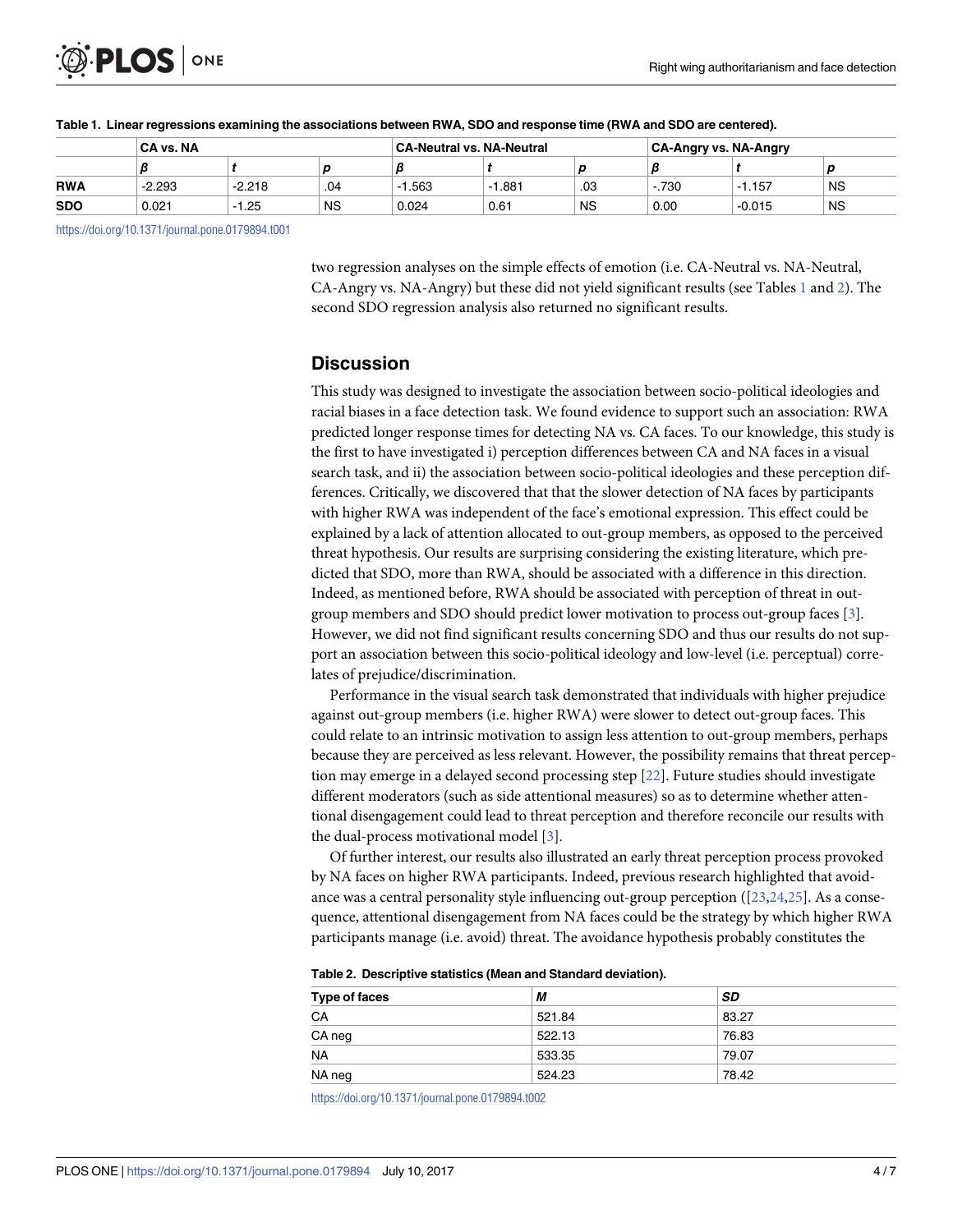<span id="page-4-0"></span>richest framework of interpretation. More specifically, the defensive avoidance effect allows to bring the two previous possible mechanisms, namely, threat and disengagement, together. Defensive avoidance is the way by which individuals selectively screen out decision-contrary information [\[26\]](#page-6-0). Although this mechanism can be observed in the large context of cognitive dissonance, [[27](#page-6-0)] showed that this strategy was common in highly authoritarian individuals in situations of threat, as compared to low authoritarian individuals. Avoiding information is part of a coping mechanism allowing to reduce anxiety, in particular in the case of extremist behavior related to prejudice or obedience to authority [[28](#page-6-0)]. Indeed, disengaging from information potentially related to threatening events acts as a buffer against anxious states caused by the perceived threatening world, event in absence of an objective threatening event[[29](#page-6-0)]. In the context of the present study, high RWA participants might disengage (i.e. perform defensive avoidance) from NA faces not in spite of but because of the threat potentially related to these faces.

Finally, this effect is to be interpreted as a contrast of NA compared to CA faces perception. Indeed, our dependent variable measures a bias between in- and out-group faces perception. Hence, preference for in-group faces is likely also involved in our observed response latency differences, promoting approach behavior. This positive bias for in-group faces could therefore underlie the gap between early automatic attention orienting toward CA versus NA faces ([[30](#page-6-0),[31,32,33\]](#page-6-0)

Our results must be interpreted by taking into consideration potential potentially important methodological point. We know that self-reported measures of political ideologies can be affected by previous experimental tasks performed by participants [\[34,35](#page-6-0)]. Even if implicit tasks, such as ours, are less likely to influence participants' answers to questionnaires [\[36,37](#page-6-0)], it is important to consider the question of task order. The face detection task and the questionnaires could possibly influence each other depending of the order of presentation (e.g., experimental asking bias, priming effects). In this case, participants always completed the questionnaire *after* the face detection task and thus there may be an influential effect of having just seen expressive CA and NA faces. A design such as this raises important methodological questions; namely, is there a better (i.e. less biased) order of presentation and is there a need to consider both orders in a counterbalanced designed? As a consequence, because we cannot answer this question with our own design, there is a strong need for future studies to explore the influence of answering the questionnaires before (versus after) the face detection task.

To summarize, we found that RWA, a sub-component of right-wing socio-political ideologies, predicted differences in different-race face perception. We concluded that this effect was likely driven by decreased attentional engagement toward out-group members. It is important to note that RWA explained only 7% of face detection variance. This means that other predictors have to be considered alongside this top-down mechanism. Further studies are required to understand the underlying mechanisms and potential interactions between situational and dispositional factors.

#### **Acknowledgments**

We grateful Eric Guinet for his help to construct the E-prime script and Olivier Pascalis for his constructive comments on the article.

#### **Author Contributions**

**Conceptualization:** Amélie Bret, Brice Beffara, Martial Mermillod.

**Data curation:** Amélie Bret, Brice Beffara.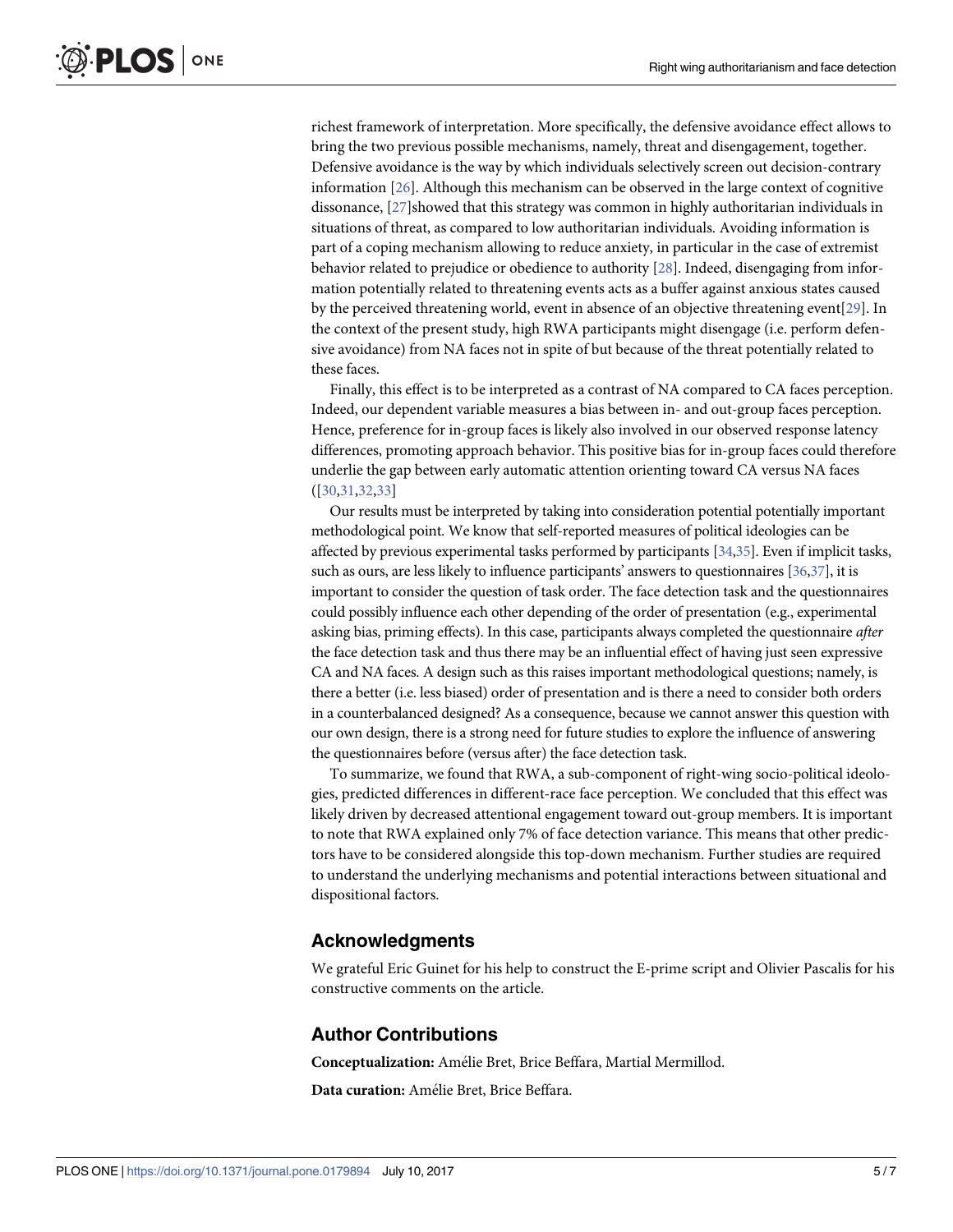<span id="page-5-0"></span>Formal analysis: Amélie Bret, Brice Beffara.

**Investigation:** Amélie Bret.

**Methodology:** Amélie Bret, Brice Beffara, Martial Mermillod.

Project administration: Amélie Bret, Brice Beffara, Martial Mermillod.

**Resources:** Amélie Bret, Martial Mermillod.

Software: Amélie Bret, Brice Beffara.

**Supervision:** Martial Mermillod.

**Validation:** Martial Mermillod.

Visualization: Amélie Bret, Brice Beffara.

**Writing – original draft:** Amélie Bret.

**Writing – review & editing:** Amélie Bret, Brice Beffara, Jessica McFadyen, Martial Mermillod.

#### **References**

- **[1](#page-0-0).** International Migration Outlook 2014. Paris: OECD Publishing; 2017.
- **[2](#page-0-0).** Duckitt J, Sibley C. Right wing authoritarianism, social dominance orientation and the dimensions of generalized prejudice. European Journal of Personality. 2007; 21(2):113–130.
- **[3](#page-0-0).** Duckitt J, Sibley C. Personality, Ideology, Prejudice, and Politics: A Dual-Process Motivational Model. Journal of Personality. 2010; 78(6):1861–1894. <https://doi.org/10.1111/j.1467-6494.2010.00672.x> PMID: [21039534](http://www.ncbi.nlm.nih.gov/pubmed/21039534)
- **[4](#page-0-0).** Jack R, Schyns P. The Human Face as a Dynamic Tool for Social Communication. Current Biology. 2015; 25(14):R621–R634. <https://doi.org/10.1016/j.cub.2015.05.052> PMID: [26196493](http://www.ncbi.nlm.nih.gov/pubmed/26196493)
- **[5](#page-1-0).** Sun G, Song L, Bentin S, Yang Y, Zhao L. Visual search for faces by race: A cross-race study. Vision Research. 2013; 89:39–46. <https://doi.org/10.1016/j.visres.2013.07.001> PMID: [23867566](http://www.ncbi.nlm.nih.gov/pubmed/23867566)
- **[6](#page-1-0).** Beffara B, Wicker B, Vermeulen N, Ouellet M, Bret A, Molina M et al. Reduction of interference effect by low spatial frequency information priming in an emotional Stroop task. Journal of Vision. 2015; 15(6):16. <https://doi.org/10.1167/15.6.16> PMID: [26024463](http://www.ncbi.nlm.nih.gov/pubmed/26024463)
- **[7](#page-1-0).** Kveraga K, Ghuman A, Bar M. Top-down predictions in the cognitive brain. Brain and Cognition. 2007; 65(2):145–168. <https://doi.org/10.1016/j.bandc.2007.06.007> PMID: [17923222](http://www.ncbi.nlm.nih.gov/pubmed/17923222)
- **[8](#page-1-0).** Kever A, Grynberg D, Eeckhout C, Mermillod M, Fantini C, Vermeulen N. The body language: The spontaneous influence of congruent bodily arousal on the awareness of emotional words. Journal of Experimental Psychology: Human Perception and Performance. 2015; 41(3):582–589. [https://doi.org/](https://doi.org/10.1037/xhp0000055) [10.1037/xhp0000055](https://doi.org/10.1037/xhp0000055) PMID: [25915069](http://www.ncbi.nlm.nih.gov/pubmed/25915069)
- **[9](#page-1-0).** Barrett L, Bar M. See it with feeling: affective predictions during object perception. Philosophical Transactions of the Royal Society B: Biological Sciences. 2009; 364(1521):1325–1334.
- **[10](#page-1-0).** Beffara B, Ouellet M, Vermeulen N, Basu A, Morisseau T, Mermillod M. Enhanced embodied response following ambiguous emotional processing. Cognitive Processing. 2012; 13(S1):103–106.
- **[11](#page-1-0).** Calder A, Ewbank M, Passamonti L. Personality influences the neural responses to viewing facial expressions of emotion. Philosophical Transactions of the Royal Society B: Biological Sciences. 2011; 366(1571):1684–1701.
- **[12](#page-1-0).** Krosch A, Berntsen L, Amodio D, Jost J, Van Bavel J. On the ideology of hypodescent: Political conservatism predicts categorization of racially ambiguous faces as Black. Journal of Experimental Social Psychology. 2013; 49(6):1196–1203.
- **[13](#page-1-0).** Villepoux A, Vermeulen N, Niedenthal P, Mermillod M. Evidence of fast and automatic gender bias in affective priming. Journal of Cognitive Psychology. 2015; 27(3):301–309.
- **[14](#page-1-0).** Haslam N, Loughnan S. Dehumanization and Infrahumanization. Annual Review of Psychology. 2014; 65(1):399–423.
- **[15](#page-1-0).** Trawalter S, Todd A, Baird A, Richeson J. Attending to threat: Race-based patterns of selective attention. Journal of Experimental Social Psychology. 2008; 44(5):1322–1327. [https://doi.org/10.1016/j.jesp.](https://doi.org/10.1016/j.jesp.2008.03.006) [2008.03.006](https://doi.org/10.1016/j.jesp.2008.03.006) PMID: [19727428](http://www.ncbi.nlm.nih.gov/pubmed/19727428)